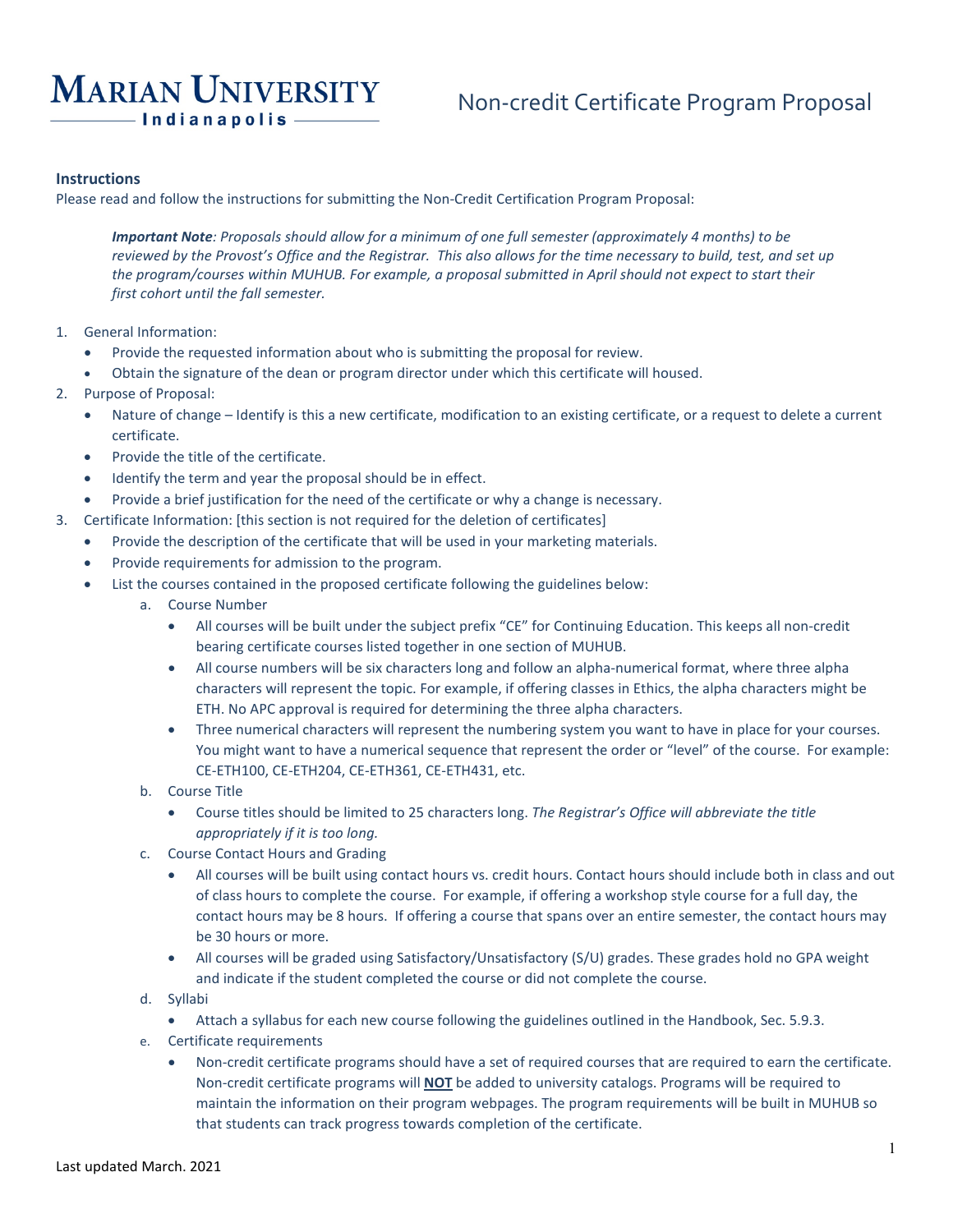# **MARIAN UNIVERSITY** -Indianapolis

## Non-credit Certificate Program Proposal

- 4. Billing, Expenses, and Revenue Information:
	- The standard charging structure will be based on "per contact hour" rate. Determine the per contact rate and multiple that by the number of contact hours for each course to get the total cost of the course.
	- The expenses and revenue will be assigned to general ledger codes to manage these costs.

This form is used to request a certificate program where the courses are non-credit bearing. The completed proposal and supporting documentation should be submitted to the Registrar's office at [regis@marian.edu.](mailto:regis@marian.edu)

### **General Information:**

| Name/Title of person  |      |  |
|-----------------------|------|--|
| submitting proposal   |      |  |
| College/School/Dept   | Date |  |
| Signature of          |      |  |
| Dean/Program Director |      |  |

#### **Purpose of Proposal:**

Nature of change:  $\Box$  Add a new certificate program and/or courses ☐ Delete a current certificate program and/or courses

 $\Box$  Modify an existing program

| Title of the Certificate       |                    |                       |  |
|--------------------------------|--------------------|-----------------------|--|
| <b>Effective Term and Year</b> | Fall $\Box$ Spring | Year<br>$\Box$ Summer |  |

Describe why the addition, deletion, or modification is necessary or desired. *[Enter justification here]*

### **Admission Information:**

What are the requirements for admission? Examples include: education attainment level requirement, professional experience requirement, references, background check (which is required if working directly with students under the age of 18 as a part of a Marian sponsored program), no requirements, etc.

*[Enter admission requirements here]*

Does this certificate lead to a professional license or preparation to sit for a professional licensing exam? If yes, please explain all criteria to meet the requirement(s) for the license and/or exam.

*[Enter professional licensing information here]*

## **Certificate Information:**

Please complete the following section when requesting new certificates or modifying an existing certificate.

Description of the certificate if new or being modified. *[Enter certificate description here]*

List all courses included in the certificate. *The description of the course should be included on the syllabus and will be*